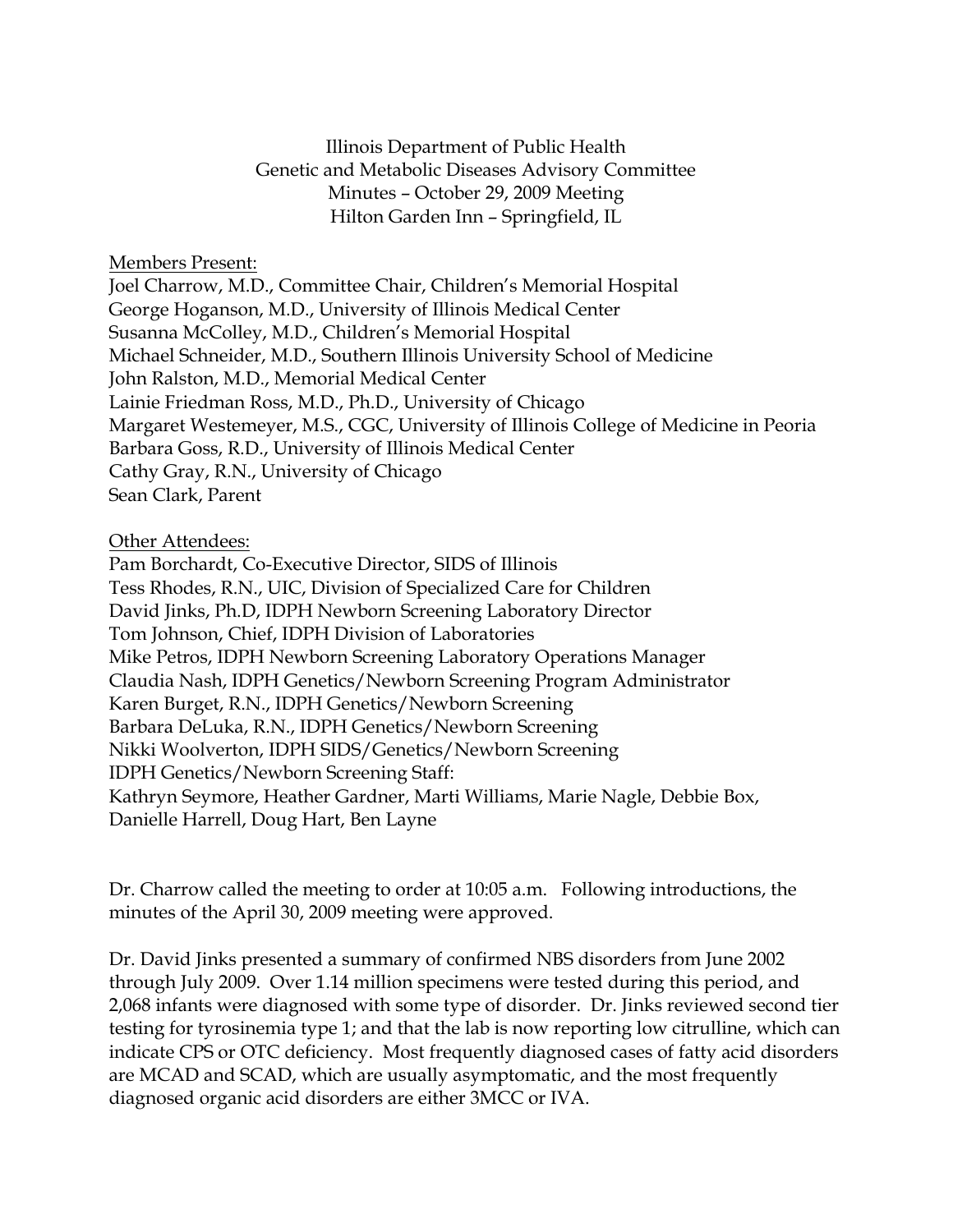Barbara DeLuka provided a handout summarizing quality assurance measures for July through September 2009. There were 48,251 specimens submitted from 133 hospitals, and 75% of specimens arrived at the IDPH lab within three days of collection and 98% within five days. More than 100 hospitals use the IDPH provided UPS courier services for prompt shipping of newborn screening samples. There was a slight decline in the quality of specimens received during this period, which may be due to facilities collecting specimens on expired specimen cards or collecting specimens prior to 24 hours of age. The new specimen cards that were introduced in July request both time of birth and time of collection. If these fields are not completed and the newborn's age at time of collection cannot be calculated, specimens are tested, but are also reported as invalid and as collected prior to 24 hours of age.

Newborn screening process data for 2008 was reviewed, with the average time between birth and diagnosis at 26.5 days, slightly up from 2007. In 2008, 1.3% of 1583 presumptive positive cases were lost to follow-up prior to case closure or diagnosis, down from 1.9% in 2007. Out of the 335 diagnosed cases, 54 infants had an initial borderline test result, and 12 infants had an initial normal newborn screening test result. There was some discussion explaining the reasons for delays in some events included in the process data, especially for hemoglobin disorders. Many hematologists do not see children until two months of age, despite recommendations for prophylaxis by two months of age. Some primary care providers also are not referring to specialists on a timely basis. All detailed information on this process data is included in the packet.

Claudia Nash stated there are three follow-up positions that are vacant. Tom Johnson reported the approval of three positions to be posted for the lab. Claudia also informed the Committee that Illinois will be one of only nine states to receive an award for newborn screening from the March of Dimes on December 10, 2009.

Work is continuing on the Perkin Elmer newborn screening data system. They will be providing training to lab staff the week of November 2. Full rollout beta testing will occur in December, with full online functioning expected in April or May 2010. Claudia reported that Perkin Elmer will return to work with the follow-up program the week of November 16.

Dr. McColley reported that all 50 states will provide newborn screening for cystic fibrosis by the end of December 2009. New CLSI guidelines for sweat testing will also be available in December 2009. In Illinois, genetic counseling occurs in 97% of cases, most frequently on the day of the sweat test. Premature infants account for a large number of unresolved cases with higher IRTs due to stress/asphyxia, and in low birth weight babies, obtaining an adequate amount of sweat is not always possible. Dr. McColley explained the new designation of "CF related metabolic syndrome," which includes various mutations that are thought to be benign or cause mild symptoms.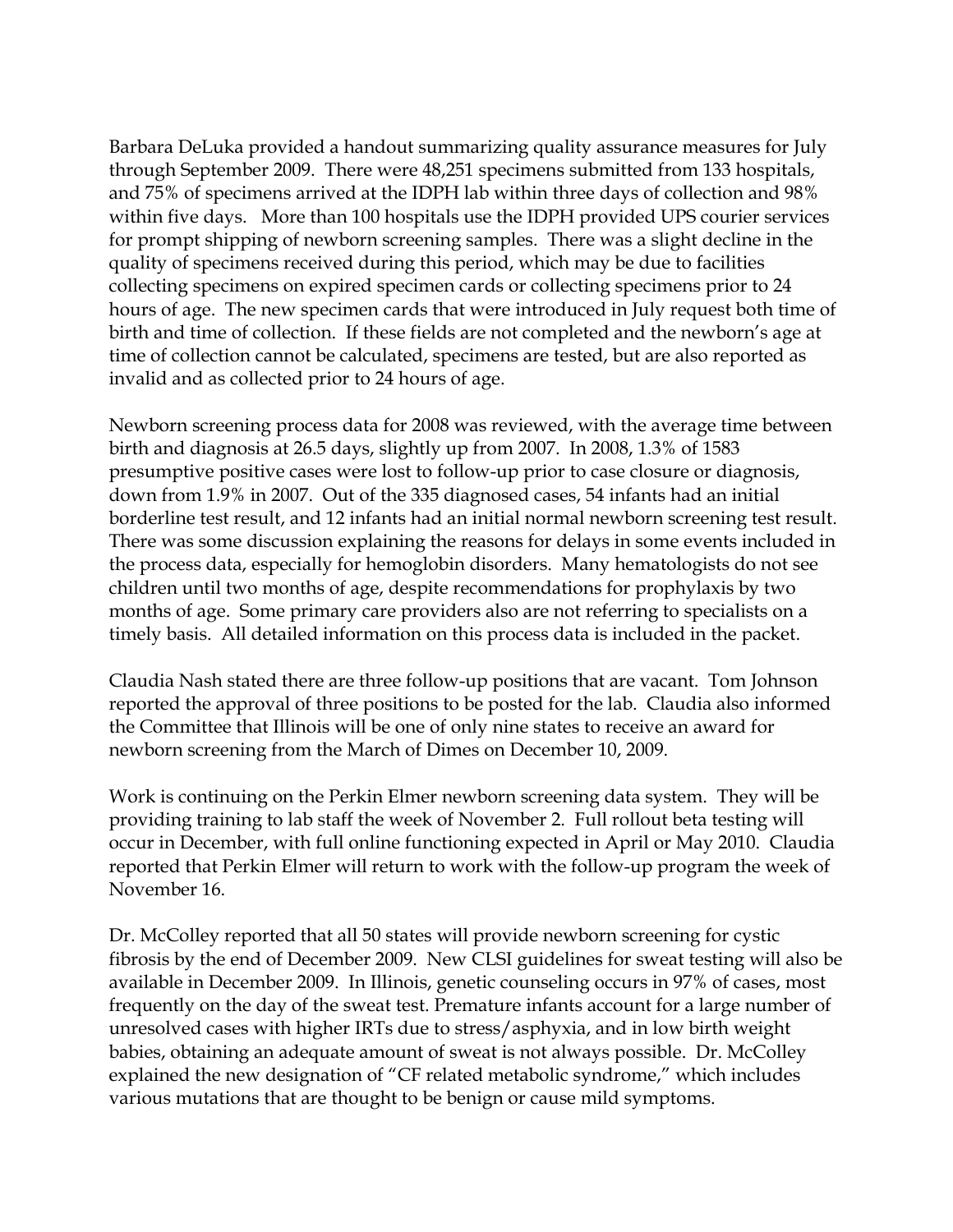Nikki Woolverton reported on the SIDS/Infant Mortality Program and provided the Illinois Coroner/Medical Examiner Report Form. Under Illinois law, coroners and medical examiners must report any sudden and unexpected infant death to the Department within 72 hours, using this report form. The form has been adapted from the Centers for Disease Control and Prevention's (CDC) Sudden Unexpected Infant Death Investigation (SUIDI) Reporting Form. Ms. Woolverton also explained that the Department's Office of Vital Records has implemented an Electronic Death Registration System which allows physicians, coroners and funeral directors to electronically compile death information, therefore making the process much quicker. The SIDS Program may eventually have access to this system, which would enable staff to maintain up to date data and alleviate follow-up phone calls to coroners. October was SIDS Awareness Month, and as a way to reach underserved women, the IDPH contractor, SIDS of Illinois has provided community baby showers in an effort to educate parents on safe sleep, as well as other educational efforts.

The IDPH genetic grant awards had to be decreased for the first time since 1985 due to budget constraints. Karen Burget reported that grants to genetic centers were reduced by 12%, grants to local health departments which provide genetic referral or information in 60 Illinois counties, were reduced by 16%, and grants to 10 hematology centers were reduced by 21%. Two of the original 12 hematology grants were not funded. All funding to Illinois State Genetics Plan grantees was eliminated. Funding may be reconsidered in January for these programs and one hematology center. The annual Genetics Conference was also cancelled for next year. Claudia is working to restore the funding that has been lost, especially for the state plan grants.

Claudia Nash called attention to the Genetic Testing for Breast and Ovarian Cancer handouts. Flyers and materials will be posted on the IDPH web site and will be sent through various distribution lists as a way to provide better guidelines for testing and to promote genetic counseling. These materials were developed by IDPH and the CDC through collaboration with other Midwestern states in response to the direct to consumer marketing campaign by Myriad Genetics.

Dr. Jinks will attend a meeting at the CDC on November 15 to discuss lysosomal storage disorder screening. The changes to the Newborn Metabolic Screening and Treatment Code to add testing for five LSDs are in the Second Notice period, and are on the agenda for the JCAR meeting in mid-November. The rules include a newborn screening fee increase from \$59 to \$78. Dr. Ross commented that the proposed LSD testing is "research" and that she is troubled by the lack of informed consent for screening. She expressed her wish that the Committee take a stand on the continuation of this proposed screening. Dr. Charrow replied that he felt this was not necessary, since the Committee had already considered this issue. Claudia stated an opt-out provision could be discussed with IDPH Legal before the comment period ends if the Committee communicated with JCAR on this issue. Dr. Hoganson also pointed out that the